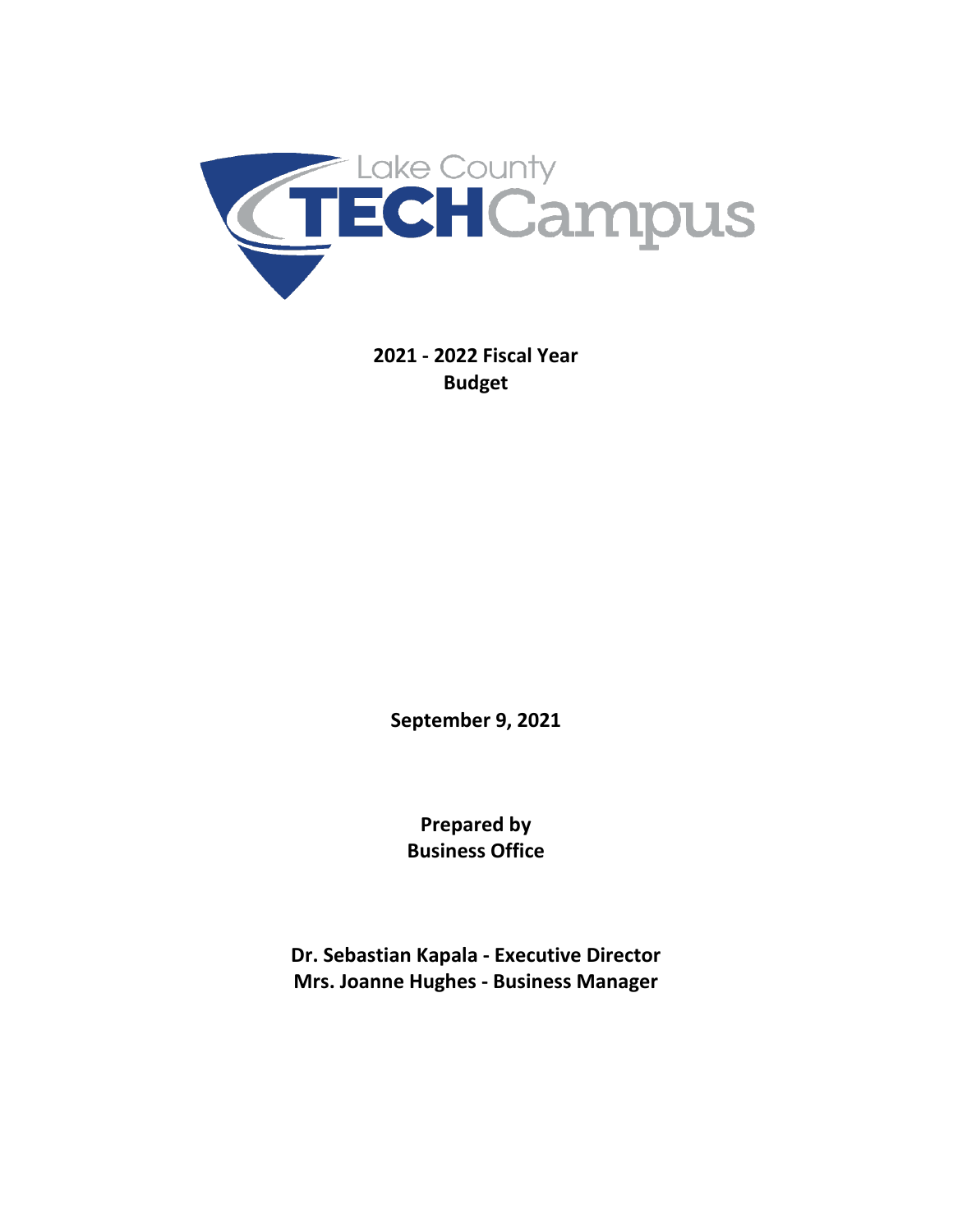

# **2021-2022 Budget September 9, 2021**

# TABLE OF CONTENTS

| Page 3 | ASSUMPTIONS OF THE 2021-2022 BUDGET                                                           |
|--------|-----------------------------------------------------------------------------------------------|
| Page 4 | SUMMARY OF ALL FUNDS - BUDGET COMPARISON                                                      |
| Page 5 | SUMMARY OF PROJECTED ENDING CASH BALANCES FOR FY21<br>SUMMARY OF PROJECTED CASH BALANCES FY22 |
| Page 6 | EDUCATION FUND - REVENUES AND EXPENSES SUMMARY                                                |
| Page 7 | <b>BUILDING PROJECTS FUND - REVENUES AND EXPENSES SUMMARY</b>                                 |
| Page 8 | CAPITAL PROJECTS BUDGET - REVENUES AND EXPENSES SUMMARY                                       |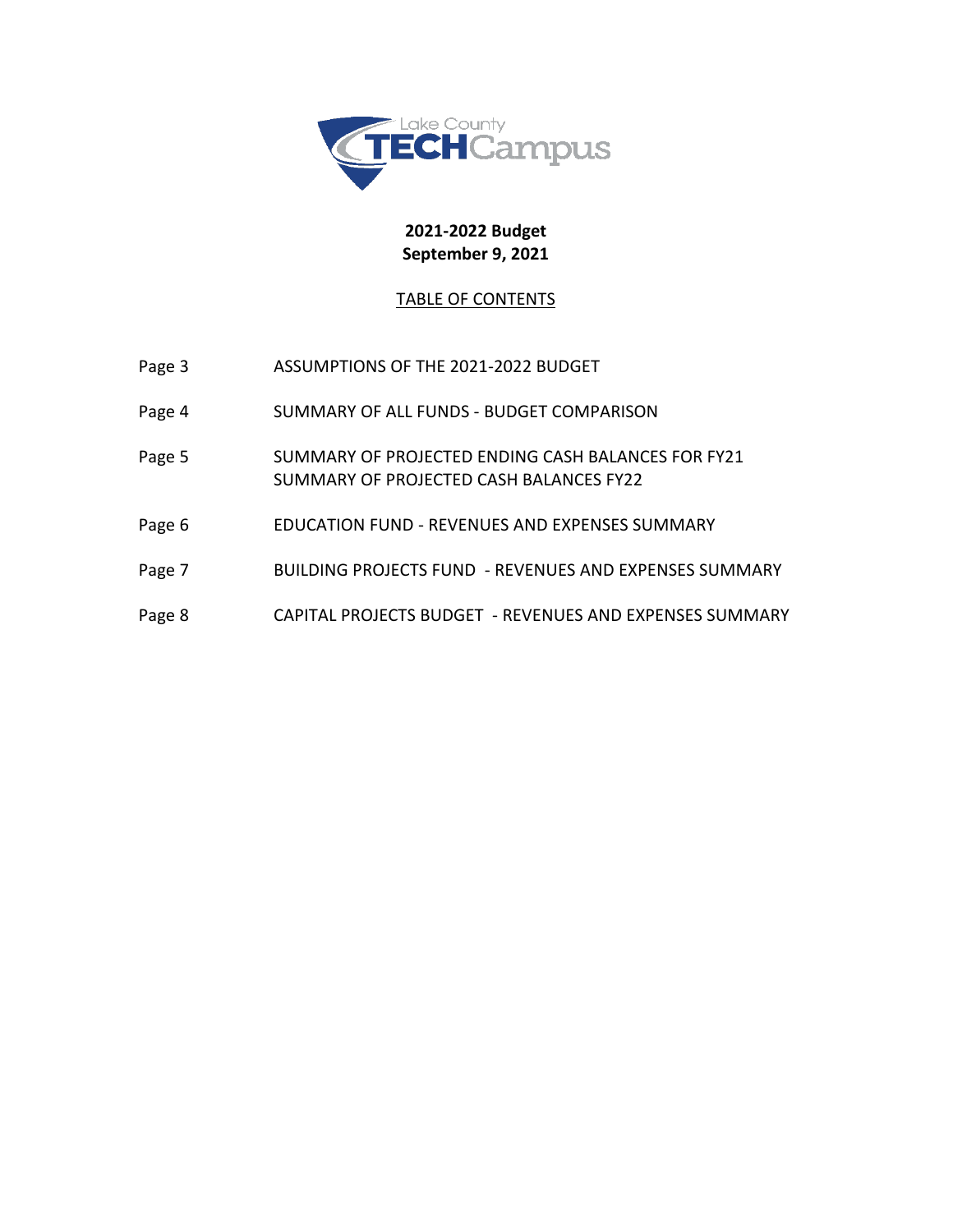## **LAKE COUNTY TECH CAMPUS 2021 – 2022 Budget**

## **Assumptions**

## **Education Fund**

### **Revenues**

- The tuition rate, at \$3,201 per student for regular programs and \$3,712 per Cosmetology student
- Tuition revenue is based on 1300 students at the regular tuition rate and 160 students at the Cosmetology tuition rate
- Projecting to receive 100% of FY22 Perkins and CTEI funds during the fiscal year
- FY21 CTEI and Perkins grants were extended to August 31, 2021; therefore, revenue will be posted in FY22
- FY22 CTEI additional allocation utilized in instructional salary and benefits
- Education Fund revenue is decreased by 3.4% overall due to a decrease in enrollment for FY22
- Grant allocations in the ESSER II, ESSER III and Maintenance Grant were included in the FY22 revenue

## **Expenditures**

- Salaries are indexed at 3.75% per the CBA FY21 FY25
- IMRF rate is 5.17% for July 2021 through December 2021 and 1.58% for January 2022 through June 2022
- Insurance rates reflect FY22 renewal with CLIC and NIHIP
- Total decrease to the Education Fund expenditures is 30.13% due to decrease expenditures and the fund transfer
- No fund transfer will occur in FY22

## **Building Projects Fund**

• No expenses or revenue in FY22 for the Building Projects Fund

## **Capital Projects Fund**

#### **Revenues**

• Receipt of \$80,954 from the Operational and Building Maintenance Assessment, based on the FY21 Fall Enrollment Counts for the  $9<sup>th</sup> - 12<sup>th</sup>$  grade population and the Maintenance Grant

#### **Expenditures**

- The expenditure includes the closeout payment of the parking lot, utility barn roof, Auto Service Lab and roof drains
- The fund balance will be above the \$1.4 million fund balance threshold approved in the Capital and Building Improvement Plan on April 21, 2017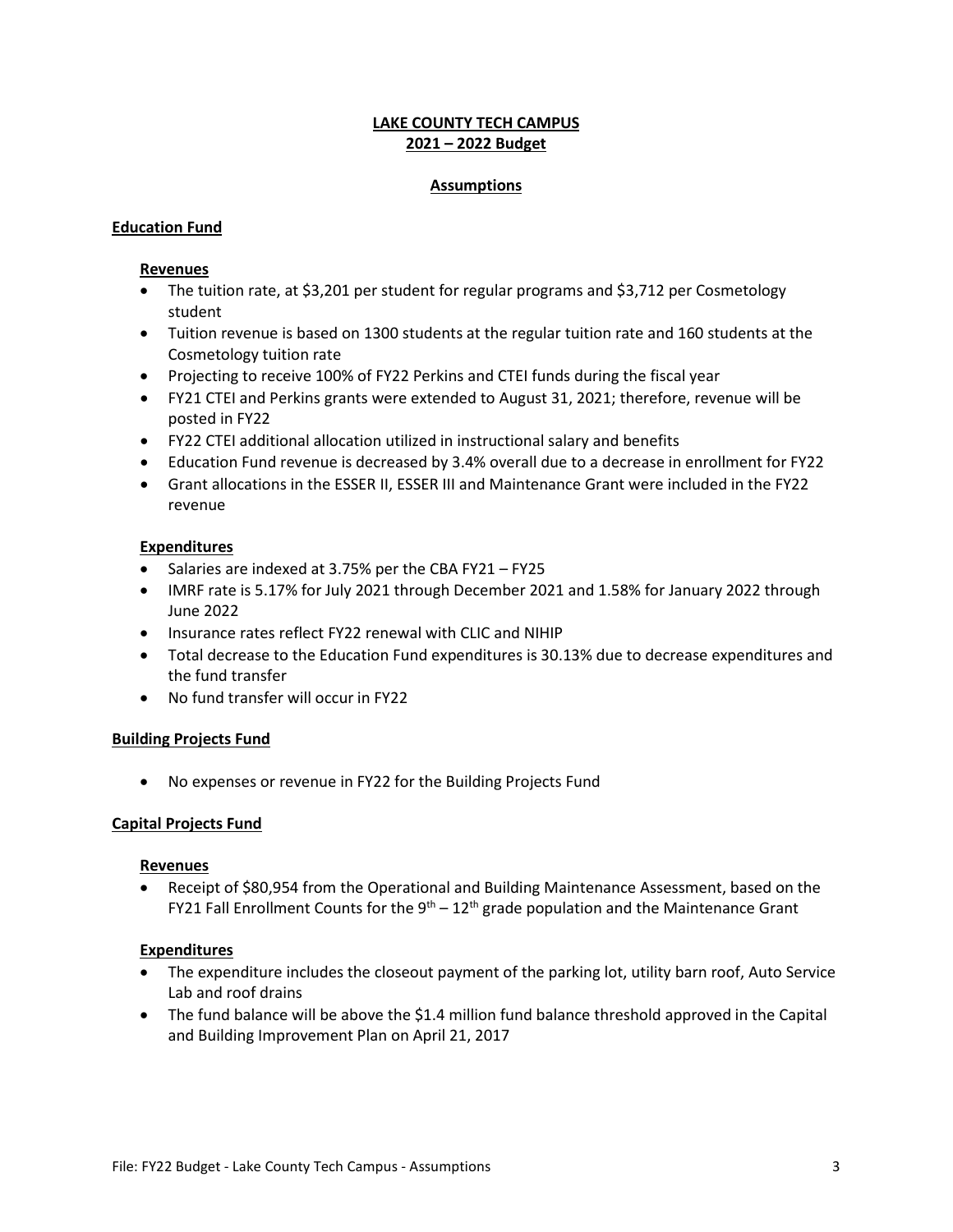# LAKE COUNTY TECH CAMPUS 2021 - 2022 Budget

# Summary of all Funds - Budget Comparison

|             | <b>FUND</b>                     | 2020-2021<br><b>BUDGET</b> |            |  | 2021-2022<br><b>BUDGET</b> | Dollar<br><b>Difference</b>  | %<br>Difference |
|-------------|---------------------------------|----------------------------|------------|--|----------------------------|------------------------------|-----------------|
| UES         | 10-EDUCATION                    |                            | 8,079,299  |  | 7,799,253                  | (280, 046)                   | $-3.47%$        |
| 롭           | 12-BUILDING PROJECTS FUND       |                            |            |  |                            | $\qquad \qquad \blacksquare$ | 0.00%           |
| <b>REVI</b> | TOTAL EDUCATION FUND            |                            | 8,079,299  |  | 7,799,253                  | (280, 046)                   | $-3.47%$        |
|             | <b>60-CAPITAL PROJECTS FUND</b> |                            | 2,580,592  |  | 131,454                    | (2,449,138)                  | $-94.91%$       |
|             | <b>TOTAL ALL FUNDS</b>          |                            | 10,659,891 |  | 7,930,707                  | (2,729,184)                  | $-25.60%$       |

| 53             | <b>FUND</b>                     | 2020-2021<br><b>BUDGET</b> | 2021-2022<br><b>BUDGET</b> | Dollar<br><b>Difference</b> | %<br><b>Difference</b> |
|----------------|---------------------------------|----------------------------|----------------------------|-----------------------------|------------------------|
| $\mathfrak{g}$ | 10-EDUCATION                    | 10,533,343                 | 7,360,148                  | (3, 173, 195)               | $-30.13%$              |
| E              | .2-BUILDING PROJECTS FUND       |                            |                            |                             | 0.00%                  |
|                | <b>TOTAL EDUCATION FUND</b>     | 10,533,343                 | 7,360,148                  | (3, 173, 195)               | $-30.13%$              |
| EXPEI          |                                 |                            |                            |                             |                        |
|                | <b>60-CAPITAL PROJECTS FUND</b> | 2,656,789                  | 262,304                    | (2,394,485)                 | $-90.13%$              |
|                | <b>TOTAL ALL FUNDS</b>          | 13,190,132                 | 7,622,452                  | (5,567,680)                 | $-42.21%$              |

FY21 Note: The fund cash transfer of \$2,500,000 is shown as a revenue in Fund 60 and an expense in Fund 10.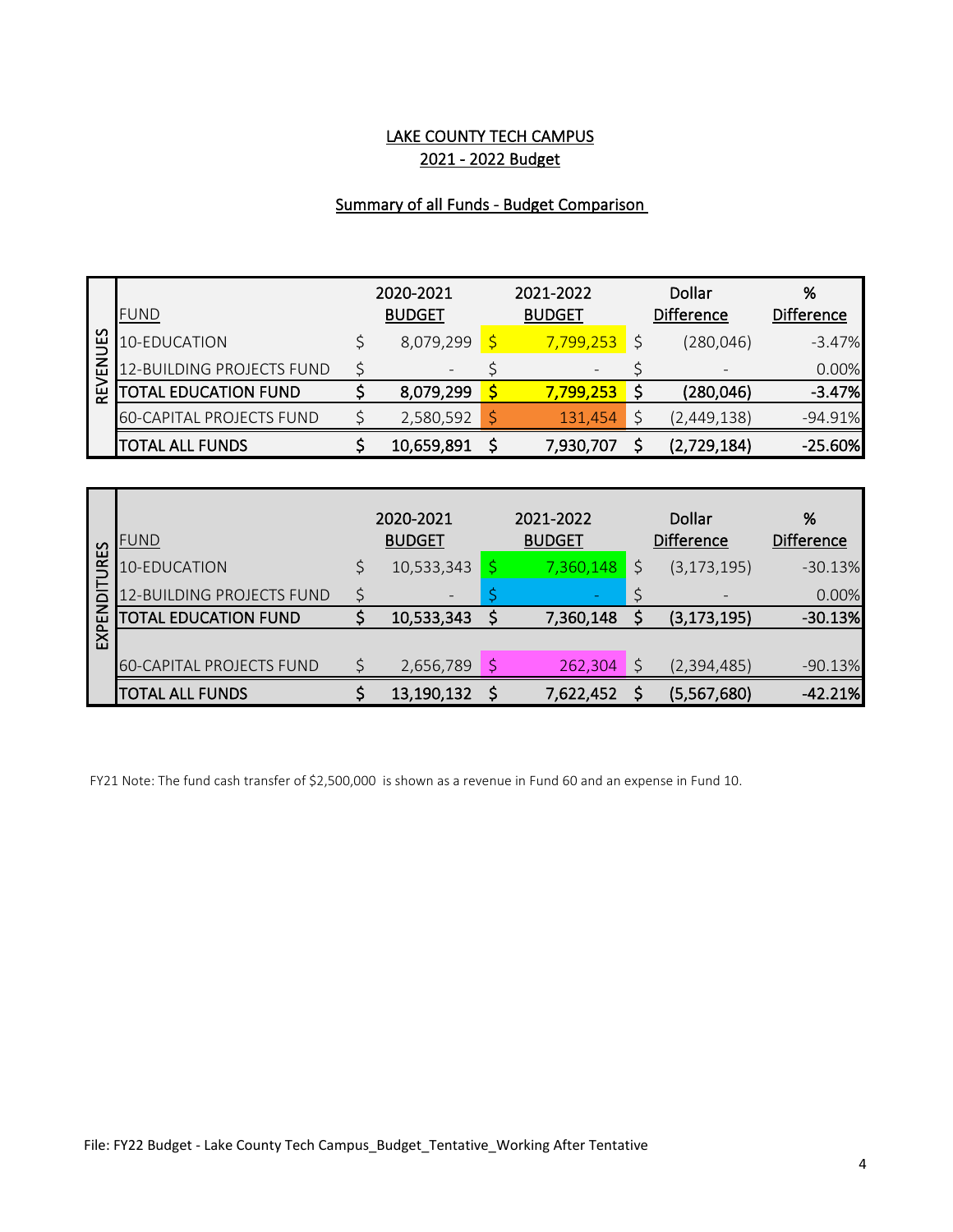## 2021 - 2022 Budget **LAKE COUNTY TECH CAMPUS**

## Summary of Ending Cash Balances for FY21

## JULY 1, 2020 - February 28, 2021 (Actual) Ending Cash Balances

|                           | Beginning                | As of 06/30/2021    | As of 06/30/2021        |                           | Ending Cash          |
|---------------------------|--------------------------|---------------------|-------------------------|---------------------------|----------------------|
| <b>FUND</b>               | Cash Balance<br>7/1/2020 | FY 2021<br>Revenues | FY 2021<br>Expenditures | FY 2021<br>Cash Transfers | Balance<br>6/30/2021 |
| 10 Education Fund         | 6,023,024                | 8,346,643           | 6,769,465               | 2,500,000                 | 5,100,202            |
| 12 Building Projects Fund |                          | 0                   |                         |                           | 0                    |
| 60 Capital Projects Fund  | 169,519                  | 80.742              | 2,267,185               | 2,500,000                 | 483,076              |
| <b>TOTAL</b>              | 6,192,543                | 8,427,385           | 9,036,650               | $\Omega$                  | 5,583,278            |

#### Summary of Projected Cash Balances for FY22

## JULY 1, 2021 - JUNE 30, 2022 Budget Projected Ending Cash Balances

|                           | Beginning    |                   |  | FY 2022                  |  | FY 2022       | FY 2022        |  | Projected |
|---------------------------|--------------|-------------------|--|--------------------------|--|---------------|----------------|--|-----------|
|                           | Cash Balance |                   |  | Projected                |  | Projected     | Cash Transfers |  | Balance   |
| <b>FUND</b>               |              | As of 02/28//2021 |  | Revenues                 |  | Expenditures  |                |  | 6/30/2022 |
| 10 Education Fund         |              | 5,100,202         |  | 7,799,253                |  | $7,360,148$ S |                |  | 5,539,307 |
| 12 Building Projects Fund |              |                   |  | $\overline{\phantom{a}}$ |  |               |                |  |           |
| 60 Capital Projects Fund  |              | 483.076           |  | $131.454$   \$           |  | 262,304       |                |  | 352,226   |
| <b>TOTAL</b>              |              | 5,583,278         |  | 7,930,707                |  | 7,622,452     |                |  | 5,891,533 |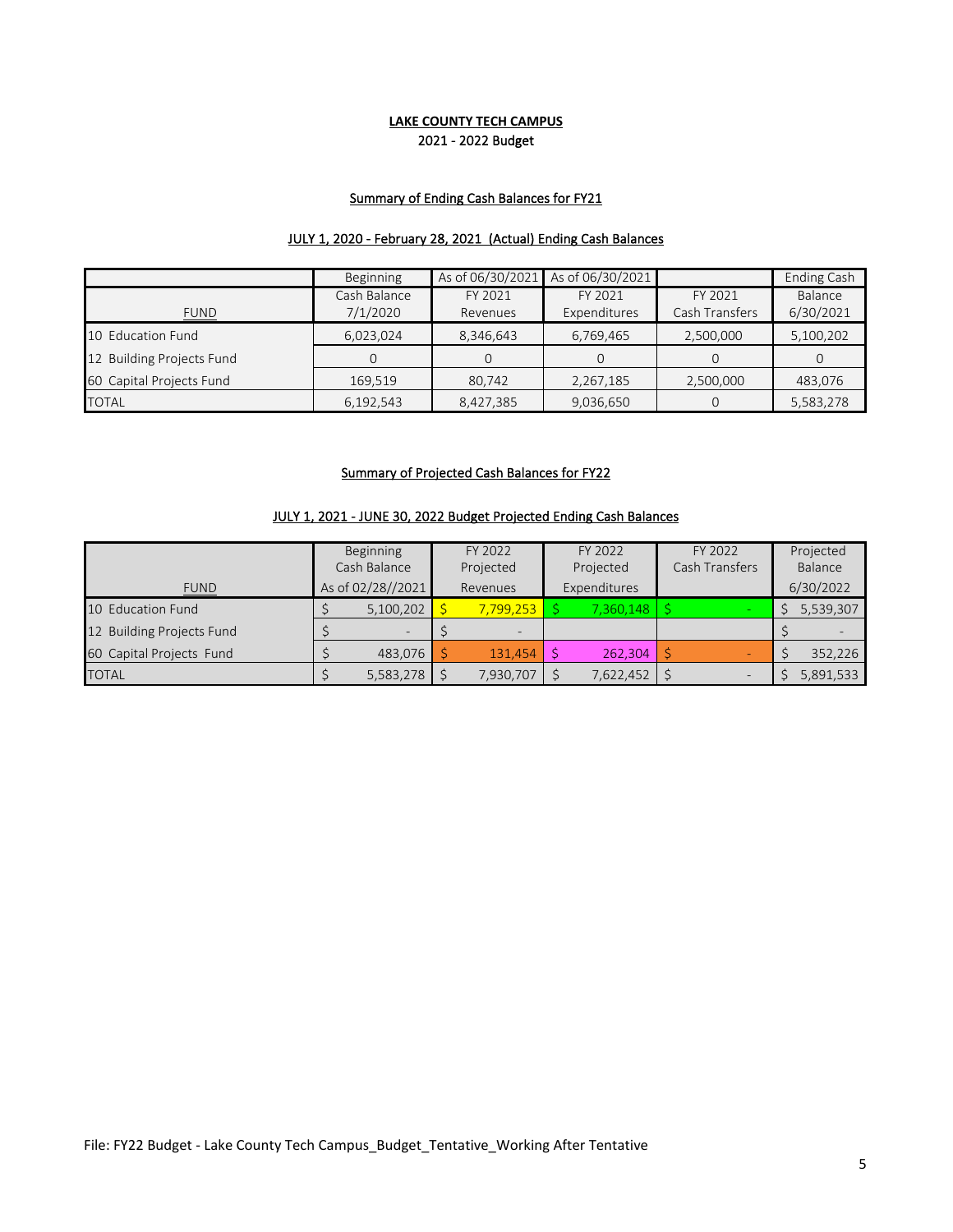#### **LAKE COUNTY TECH CAMPUS** 2021 - 2022 Budget

## EDUCATION FUND

## Revenue Summary

|                                   | <b>Function Acct.</b> |    | <b>Budget</b> |    | <b>Budget</b> | Dollar |                   | %                 |
|-----------------------------------|-----------------------|----|---------------|----|---------------|--------|-------------------|-------------------|
| Description                       |                       |    | 2021          |    | 2022          |        | <b>Difference</b> | <b>Difference</b> |
|                                   |                       |    |               |    |               |        |                   |                   |
| Tuition - Regular and Cosmetology | $1300 \,$ \$          |    | 5,506,179     | S  | 4,755,359     | - S    | (750, 820)        |                   |
| <b>OBM</b>                        | $1300 \text{ }$       |    | 200,230       | S  | 202,385       | - \$   | 2,155             |                   |
| Rent - All Sources                | $1910 \text{ }$       |    | 132,867       | -S | 126,927       | - S    | (5, 941)          |                   |
| Other Local Revenue               | 1333-3500 \$          |    | 104,000       | s  | 109,000       |        | 5,000             |                   |
| <b>TOTAL LOCAL REVENUE</b>        |                       | \$ | 5,943,276     | S  | 5,193,671     | - \$   | (749, 605)        |                   |
| <b>State Sources</b>              | 2100S                 |    | 1,584,643     | S  | 2,097,241     | - S    | 512,598           |                   |
| <b>Federal Sources</b>            | $2200$ \$             |    | 551,380       |    | 508,341       |        | (43,039)          |                   |
| <b>TOTAL REVENUES</b>             |                       |    | 8,079,299     | S  | 7,799,253     | -S     | (280,046)         | $-3.47%$          |

#### Expense Summary

|                                 | Object Acct.            | <b>Budget</b>  |      | <b>Budget</b><br>Dollar   |     |                   | %         |
|---------------------------------|-------------------------|----------------|------|---------------------------|-----|-------------------|-----------|
| Description                     |                         | 2021           |      | 2022<br><b>Difference</b> |     | <b>Difference</b> |           |
|                                 |                         |                |      |                           |     |                   |           |
| <b>Salaries</b>                 | $100 \,$ \$             | 4,257,347      | -S   | 4,060,302                 | - S | (197, 045)        |           |
| Employee Benefits               | $200 \text{ } \text{S}$ | 1,031,323      | .S   | 831,392                   | - S | (199, 931)        |           |
| <b>Purchased Services</b>       | $300 \div$              | $1,012,532$ \$ |      | 1,099,246                 | - S | 86,714            |           |
| Supplies/Materials              | $400 \text{ }$          | $1,196,192$ \$ |      | 912,418                   | - S | (283, 774)        |           |
| Capital Outlay                  | 500S                    | 422,824 \$     |      | 323,665                   | - S | (99, 159)         |           |
| Other Objects                   | $600 \text{ }$          | $100,425$ \$   |      | 120,425                   | - S | 20,000            |           |
| Non Capitalized                 | 700 \$                  | 12,700         | - \$ | 12,700                    | - S | -                 |           |
| Transfer to the Capital Fund 60 | 700 \$                  | 2,500,000      | Ŝ    | $\overline{\phantom{a}}$  |     | (2,500,000)       |           |
| <b>TOTAL EXPENSES</b>           |                         | 10,533,343     | S    | $7,360,148$ \$            |     | (3, 173, 195)     | $-30.13%$ |

ń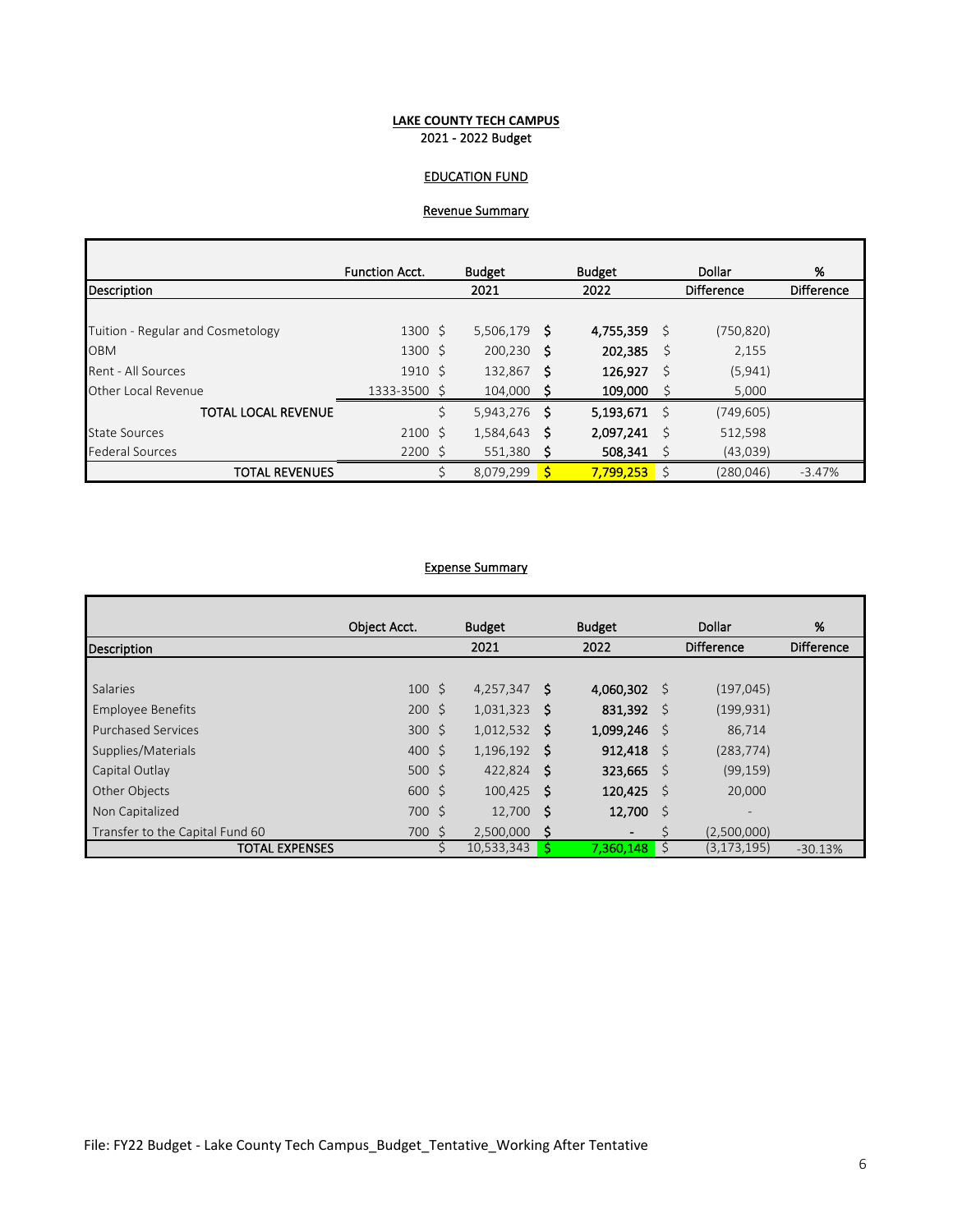## **LAKE COUNTY TECH CAMPUS** 2021 - 2022 Budget

## BUILDING PROJECTS FUND

# Revenue Summary

|             | <b>Function Acct.</b> | <b>Budget</b> | <b>Budget</b> | Dollar            | %                 |
|-------------|-----------------------|---------------|---------------|-------------------|-------------------|
| Description |                       | 2021          | 2022          | <b>Difference</b> | <b>Difference</b> |
| Revenue     |                       |               |               |                   |                   |
|             | <b>TOTAL REVENUES</b> |               |               |                   | 0.0%              |

#### Expense Summary

|                                 | Object Acct.    | <b>Budget</b>            | <b>Budget</b>                |                   | Dollar                   | %                 |
|---------------------------------|-----------------|--------------------------|------------------------------|-------------------|--------------------------|-------------------|
| Description                     |                 | 2021                     | 2022                         | <b>Difference</b> |                          | <b>Difference</b> |
|                                 |                 |                          |                              |                   |                          |                   |
| Salaries                        | $100 \; \simeq$ |                          | $\qquad \qquad \blacksquare$ |                   |                          |                   |
| <b>Employee Benefits</b>        | $200 \; \zeta$  | $\overline{\phantom{a}}$ | $\qquad \qquad \blacksquare$ |                   |                          |                   |
| <b>Purchased Services</b>       | $300 \; \zeta$  | $\overline{\phantom{0}}$ | $\overline{\phantom{a}}$     |                   |                          |                   |
| Supplies/Materials              | $400 \; \simeq$ |                          | $\overline{\phantom{0}}$     |                   |                          |                   |
| Capital Outlay                  | 500 \$          |                          | $\overline{\phantom{0}}$     |                   |                          |                   |
| Other Objects                   | $600 \;$ \$     | $\overline{\phantom{a}}$ | $\qquad \qquad \blacksquare$ |                   | $\overline{\phantom{0}}$ |                   |
| Non Capitalized                 | $700 \; \zeta$  | $\overline{\phantom{0}}$ | $\overline{\phantom{0}}$     |                   |                          |                   |
| Transfer to the Capital Fund 60 | $700 \; \zeta$  | 19,408                   | $\overline{\phantom{a}}$     |                   | (19, 408)                |                   |
| <b>TOTAL EXPENSES</b>           |                 | 19,408                   | \$<br>$\blacksquare$         | \$                | (19, 408)                | $-100%$           |

FY20: This fund transfer will remove the fund balance of \$19,408 from 12 Fund to the 60 Fund